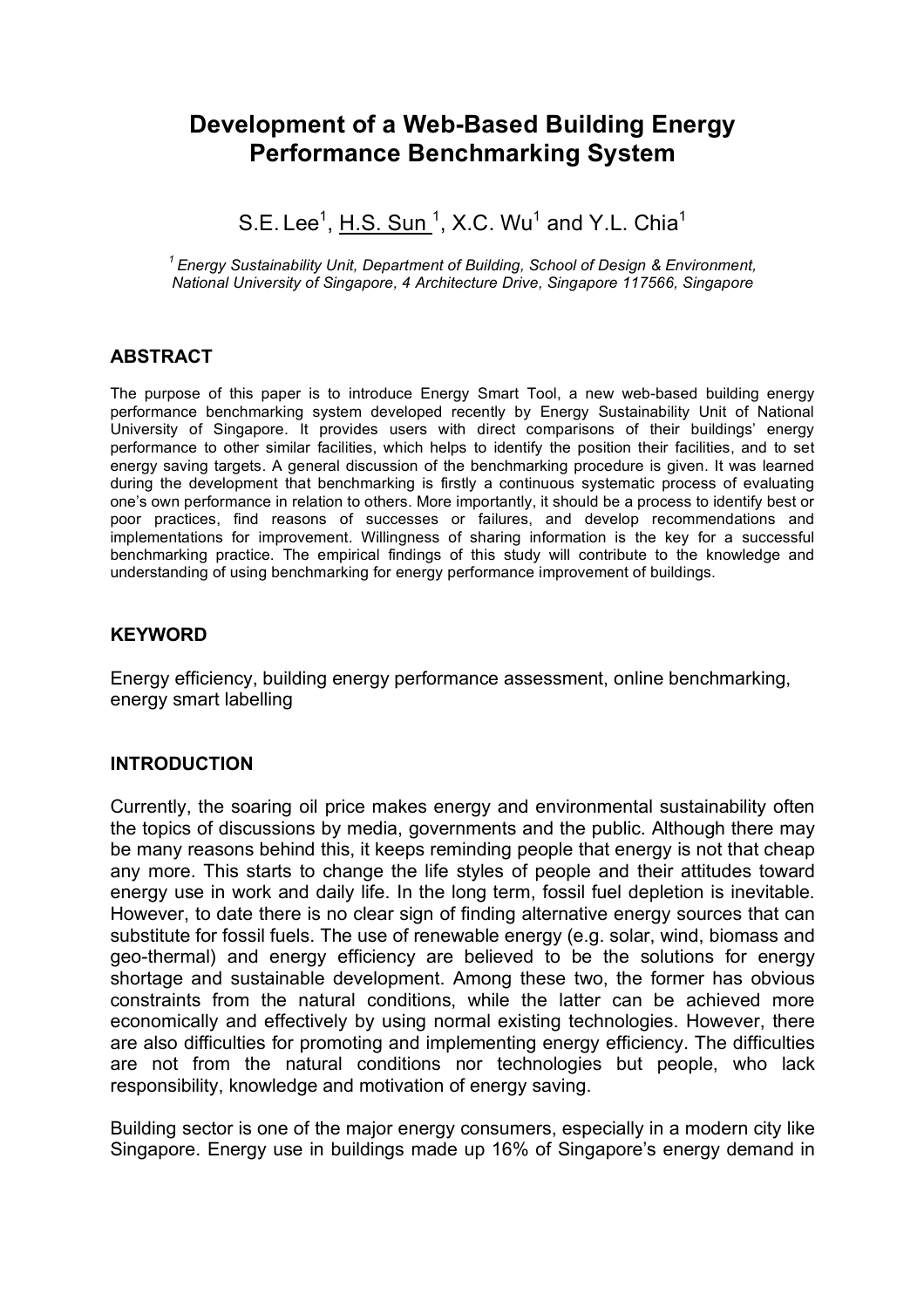2004. Given Singapore's tropical climate, the need for air-conditioning forms a large part of the electrical demand, NEA (2006).

During the last 5 years, researchers from the Energy Sustainability Unit (ESU) of National University of Singapore (NUS) have been working hard in studying and promoting energy efficiency in buildings. Energy Smart Tool (EST), a web-based building energy performance benchmarking system, is the recent development based on their multi-year researches. The project is co-funded by three projects. They are EC-ASEAN Energy Facility (EAEF) project 68: Development of a Comprehensive Database for Building Energy Performance Benchmarking in the ASEAN Region, National Environment Agency of Singapore (NEA)'s Building Energy Smart Building Labelling Programme, and Jurong Town Corporation Singapore (JTC)'s project on Benchmarking Industrial Building Energy Performance.

The main objective of EST is to establish a knowledge-based building energy performance benchmarking system and an information sharing platform of promoting energy efficiency in buildings' designs, O&M practices and managements.

EST was developed based on a comprehensive database of building characteristics and energy consumption, which covers various building types (e.g. office building, hotel and industrial factory). It is useful for benchmarking, performance tracking, data retrieval, and classification, which pave the way for building energy labelling. Being a starting point in assessing building energy use and saving potential, currently the tool serves as pre-qualification process for energy smart buildings, the first building energy performance labelling programme in Singapore.

Since its launch in December 2005, EST has attracted over 70 users from various backgrounds, which include building owners, developers, energy services companies (ESCO), designer, government agencies and energy researchers.

# **CURRENT DEVELOPMENT OF EST**

To ensure a comprehensive, independent and reliable benchmarking system of building energy performance, great attentions and efforts have been put carefully into each step of the development. These include data collection, verification, parameter analysis, indicator determination, and development of cumulative percentile curve and classification.

### **Data Collection**

The current EST includes 3 building types, namely office building, hotel and industrial factory. For each building type, sample was carefully chosen to ensure that it is representative of the entire building stock and covers a wide spectrum of each building parameter. Data collections were mainly focused on overall building characteristics and energy consumptions, as well as energy efficiency measures.

Firstly, a total number of 120 commercial office buildings were investigated in Singapore. After stringent statistical tests (i.e. data screening, verification, normality test, regression), 95 commercial office buildings were selected for the further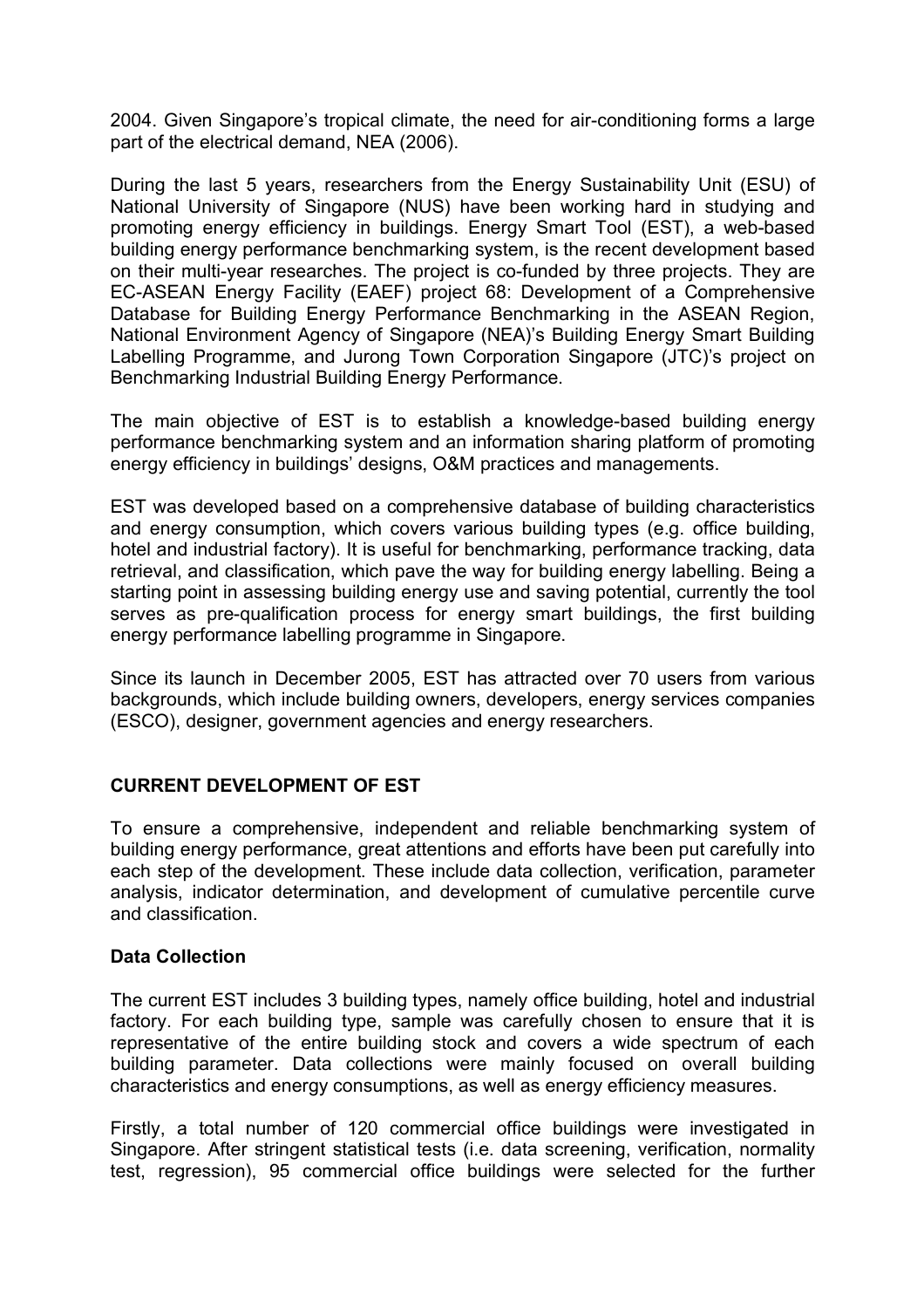database development. Case studies were then conducted in selected buildings to understand detailed building and system levels' energy performances, and identify good practices of energy efficient building design, operation and management. In the mean while, a national survey was conducted targeting 103 gazetted hotels, which include all the quality hotels in Singapore. Complete datasets were received from 29 of them (5 three star, 13 four star and 11 five star). This was used for the development of hotel energy performance benchmarking. The database of industrial factory is based on the landlord energy use for common area of 59 flatted factories in Singapore, which are naturally ventilated. The low spread of flatted factory design efficiency, and the large sample population indicate that the benchmarking data can provide a reliable profile of flatted factories' energy performance in Singapore. Table 1 shows a summary of key parameters in the databases of 3 building types.

|                                 | N  | Minimum | Maximum | Mean     | Std. Deviation |
|---------------------------------|----|---------|---------|----------|----------------|
| <b>Office</b>                   | 95 |         |         |          |                |
| Building age                    |    |         | 22      | 11.82    | 6.055          |
| Gross floor area $(m2)$         |    | 2006    | 130000  | 34174.13 | 29484.582      |
| Floor occupancy rate (%)        |    | 60      | 100     | 92.93    | 8.702          |
| Operating hours (hrs/week)      |    | 44      | 74      | 56.33    | 6.764          |
| Design efficiency (%)           |    | 28      | 100     | 74.26    | 15.487         |
| People density (ppl/100 $m^2$ ) |    |         | 10      | 3.74     | 1.885          |
| <b>Hotel</b>                    | 29 |         |         |          |                |
| Gross floor area $(m^2)$        |    | 1648    | 101998  | 33650    | 21207          |
| Number of rooms                 |    | 32      | 1200    | 464      | 208            |
| Standard room area $(m^2)^a$    |    | 24      | 41      | 30       | 5              |
| Building age                    |    |         | 75      | 20       | 14             |
| Number of workers               |    | 12      | 600     | 203      | 147            |
| <b>Industrial factory</b>       | 59 |         |         |          |                |
| Gross floor area $(m2)$         |    | 14101   | 57292   | 23663    | 9223           |
| Landlord common area $(m^2)$    |    | 2943    | 14579   | 6454     | 2098           |
| Floor-to-floor height (m)       |    | 3.75    | 6.0     | 3.88     | 0.33           |
| Occupancy rate of factory (%)   |    | 37      | 100     | 78.2     | 14.8           |
| Operating hours of landlord     |    | 84      | 84      | 84       | 0              |
| common area ((hrs/week)         |    |         |         |          |                |

TABLE 1: Summary of building characteristics

<sup>a</sup> Area of a standard double guest room

### **Energy Performance Indicators**

Choosing proper and empirical performance indicator is crucial for the further development of benchmarking curve and classification system, but it is not an easy task. Normalization is often needed to remove the impacts of weather conditions, floor areas, building usage, operating hours, occupancy rate, special energy uses and other factors that bias the energy consumption of buildings but are out of the control of people, Sun (2006). The normalization strategy can be based on statistical parameter analysis, empirical experience, and models established in previous studies. Table 2 summarizes the indicators, energy usage intensity (EUI) adopted for the benchmarking of 3 building types.

### **Benchmarking Curve and Classification**

Figure 1 shows the results of EUI cumulative percentile curve for each building type. The classification approach used currently is based on equal frequency rating (EFR)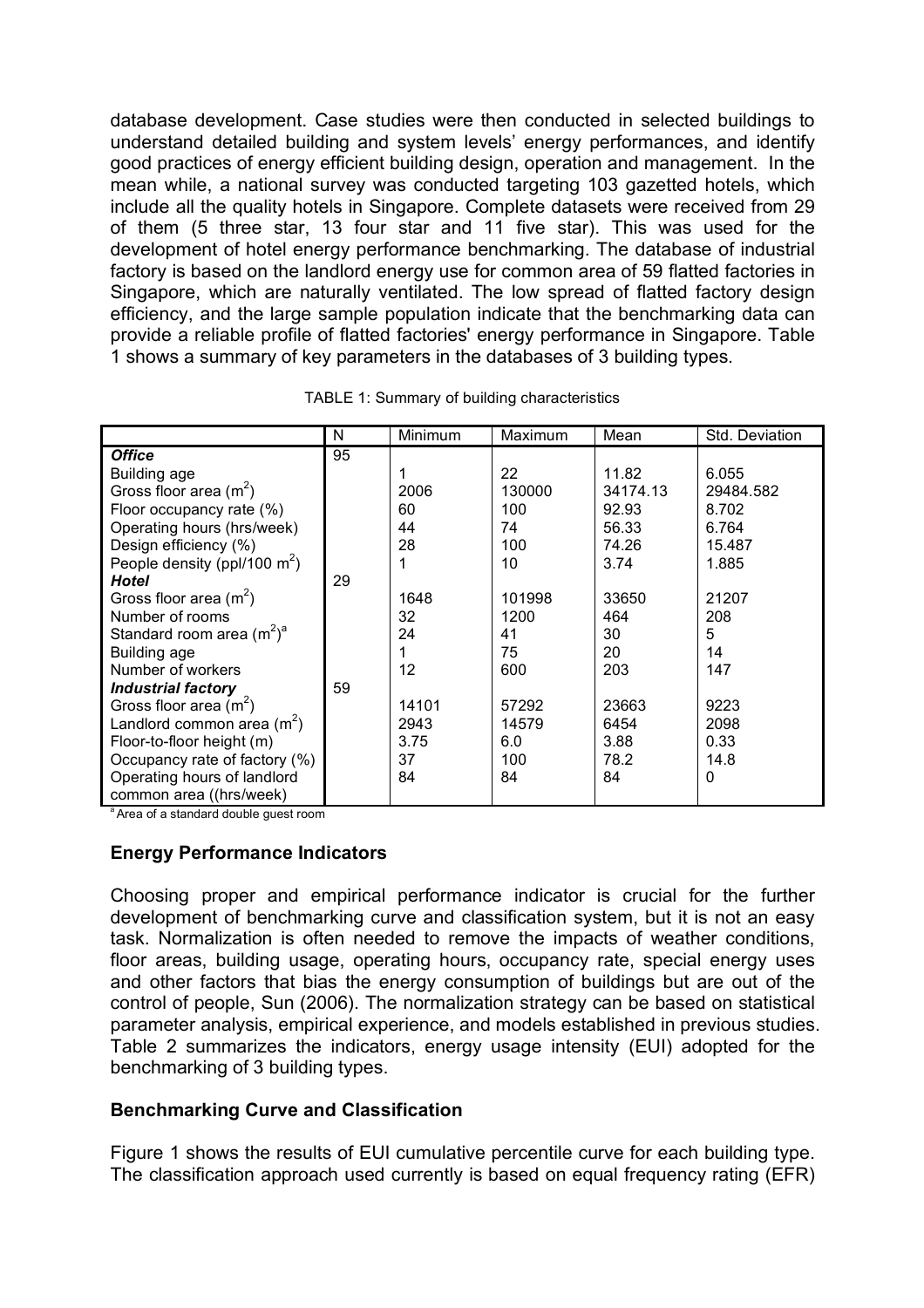similar to that of US EPA's EnergyStar programme. For each building type, buildings are separated into 3 classes, of which the respective percentile rating is top 25%, 25% to 75% and 75% to 100%. A further discussion of alternative classification method is provided in the later part of this paper.

TABLE 2: Summary of energy performance indicators of office, hotel and industrial factory building



Figure 1: EUI cumulative percentile distributions of office, hotel & factory buildings

### **ON LINE BENCHMARKING PROCEDURES**

### **Input Variables**

The EST is designed to be a user friendly system. As a preliminary assessment process, it does not require data that are very hard to get, but only the key variables of building characteristics and energy consumption, which are essential for the primary data screening requirement and the calculation of energy performance indicators.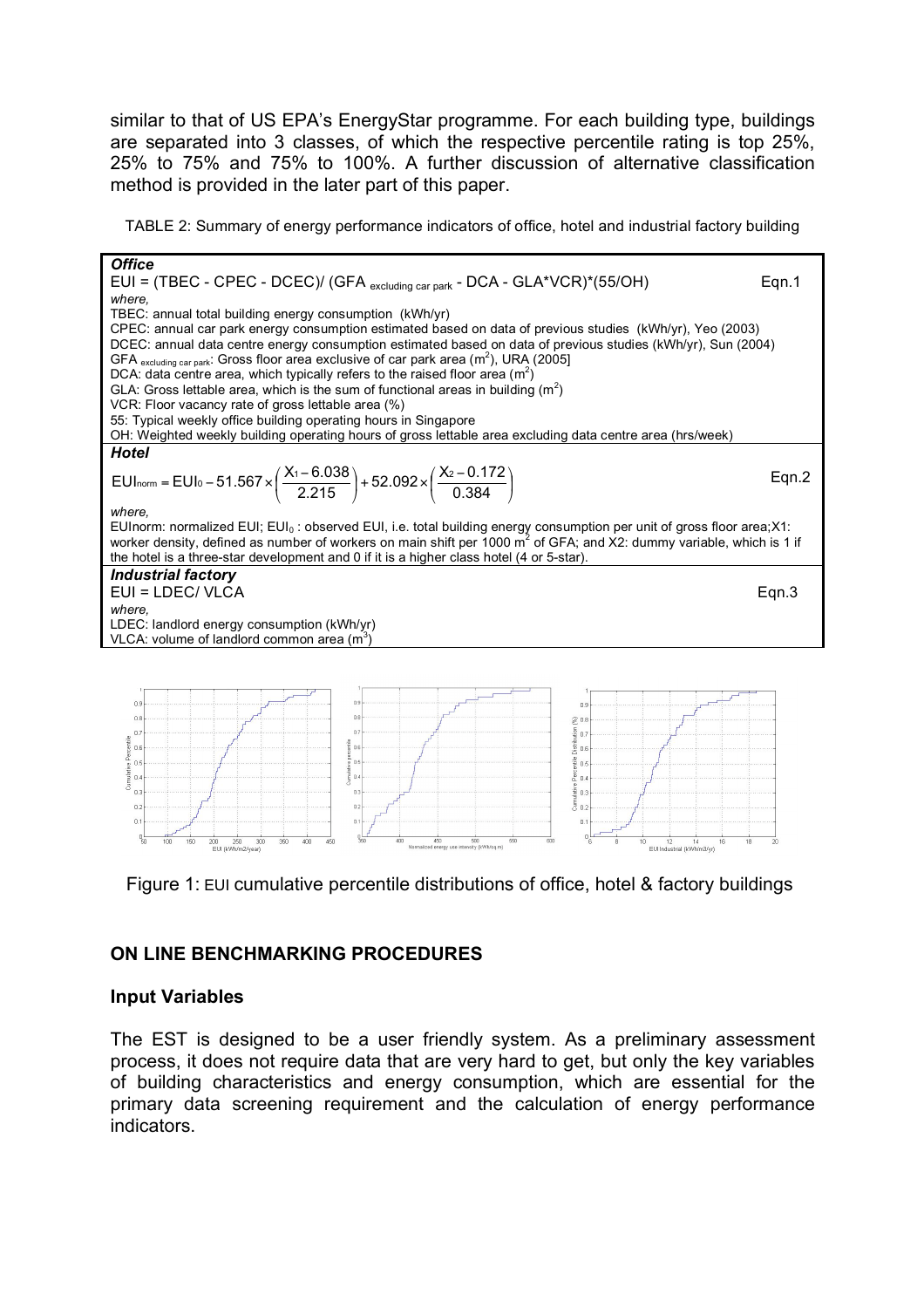### **Output Results**

Using office building benchmarking as example, the output results mainly include a benchmarking cumulative percentile curve with indication of the position of the current building under evaluation, comparison of EUI with industrial average and best practice, EUI classification details, summary of input data, and interpretations of benchmarking results and remarks of limitation.

### **Other Features**

To facilitate users in data input and understanding results, the website also provides various help files. These include a general introduction of EST, guidance on how to use the tool, data screening criteria, detailed terminology, useful links to other referenced benchmarking tools, and an online survey to get feedbacks and comments from users. A printable report in PDF format is also downloadable from the website. In addition, News and Events introduces the latest development on EST and other progress of energy efficiency. Case Study shows the best practices of energy efficient buildings and gives recommendations to the others.

### **Limitations**

The current version of EST however has its own limitations and it is highlighted to the users that the benchmarking is established based on the normalized overall building site energy consumption. Site energy is the actual building energy usage.

Each building is unique. It is very hard to normalize building energy consumptions by all the uncontrollable factors and make the benchmarking completely fair and accurate. In many cases, low energy consumptions do not necessarily mean buildings are efficient and high energy consumptions do not always mean that they are inefficient. Therefore, the outputs of EST should be used as a preliminary assessment of building energy performance rather than the final results. For further accurate investigation, it is recommended to engage accredited energy services company (ESCO), professional energy engineer or energy researcher to undertake a detailed energy audit.

# **LESSONS LEARNED**

The development of Energy Smart Tool gave us a good opportunity to understand better the benchmarking technology in the application of building energy performance assessment practice. A general discussion of lessons learned is provided in this section. Recommendations are given.

First of all, it is important to know that benchmarking is a complex and systematic process. It does cost time and money. One of the main reasons why benchmarking studies sometimes fail is poor planning and the lack of a proper methodology. Benchmarking has been widely used in the fields of building energy performance assessment and labelling programmes. However, few of them can be learned and treated as template of comprehensive benchmarking, and their impacts on promoting building energy efficiency and energy saving are limited.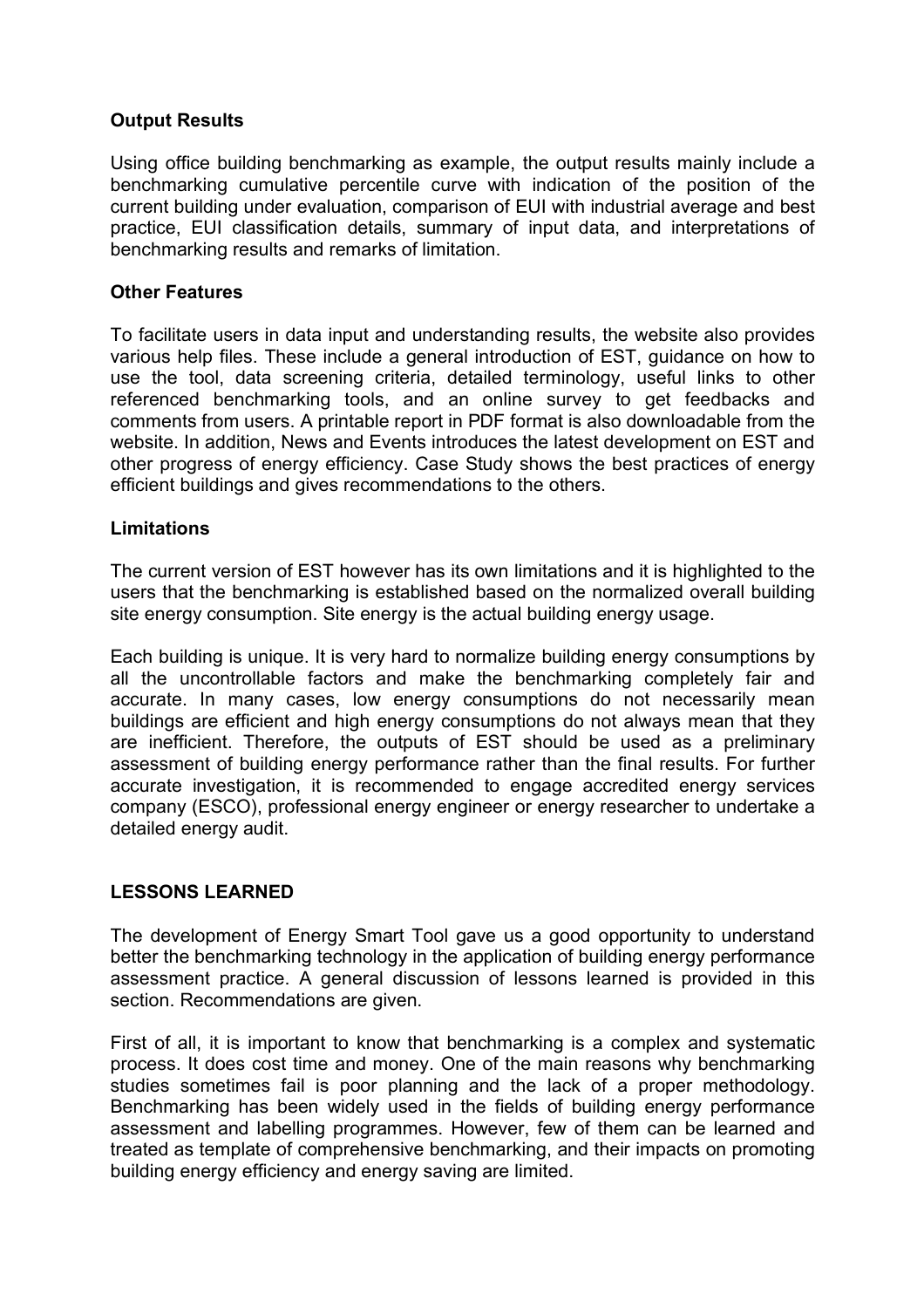Therefore, before rushing into executing benchmarking, it is worth taking some time to learn the basics of benchmarking concept and its procedure. There are a number of books give general introduction and guidelines on benchmarking, for examples, Andersen (1996), Codling (1995), Carey (1995), Kirker (1995), Rolstadås (1995) and Wöber (2002).

### **Benchmarking- Definition and Concept**

Benchmarking is a tool for improvement, achieved through continuous measuring and comparing against identified comparable best practices, studying reasons of their success, and obtaining information to develop recommendation and implementation.

The purpose of a benchmarking study is not only a comparing evaluation but learning for achieving improvement. In addition to performance benchmarking of key figures (e.g. total building energy consumption), process benchmarking of system, building design, operating and maintenance practice, management should be the central elements in the evaluation and compassion. Too much focus on performance benchmarking gives little information about how to improve or close the gap of competitors.

Case studies where things have gone wrong or not as smoothly as in the norm can actually be a good source for learning. If learning from successful cases is a form of benchmarking, learning from less successful ones can be thought of as benchmarking avoidances.

The great success of benchmarking is related to its inherent characteristics of being a knowledge-sharing and motivational process. Therefore, the primary attitude about benchmarking is "sharing". It is the willingness of benchmarking partners to share between competitors. This makes benchmarking not only a great opportunity, but also, a great challenge. Equally, the government and research institute need to share their information and data, and interact with public and building sector practitioners to motivate practicing in energy efficiency and share ideas of how to improve.

### **Benchmarking Process**

A building energy performance benchmarking should include the following steps: plan, search of benchmarking partners, investigation and data collection, data analysis, database and classification, identification of best practices, reasons of success (case study), recommendation and implementation of improvement, and recycle.

### *Highlights of planning*

- 1. Determine benchmarking objectives and targeted benchmarking partners
- 2. Select process of benchmarking, including timelines, tasks and subtasks.
- 3. Design methodology, including sampling, standardization of data collection form and terminology, finding key performance indicators, etc.

### *Highlights of search of benchmarking partners*

1. Set criteria of targeted comparable benchmarking partners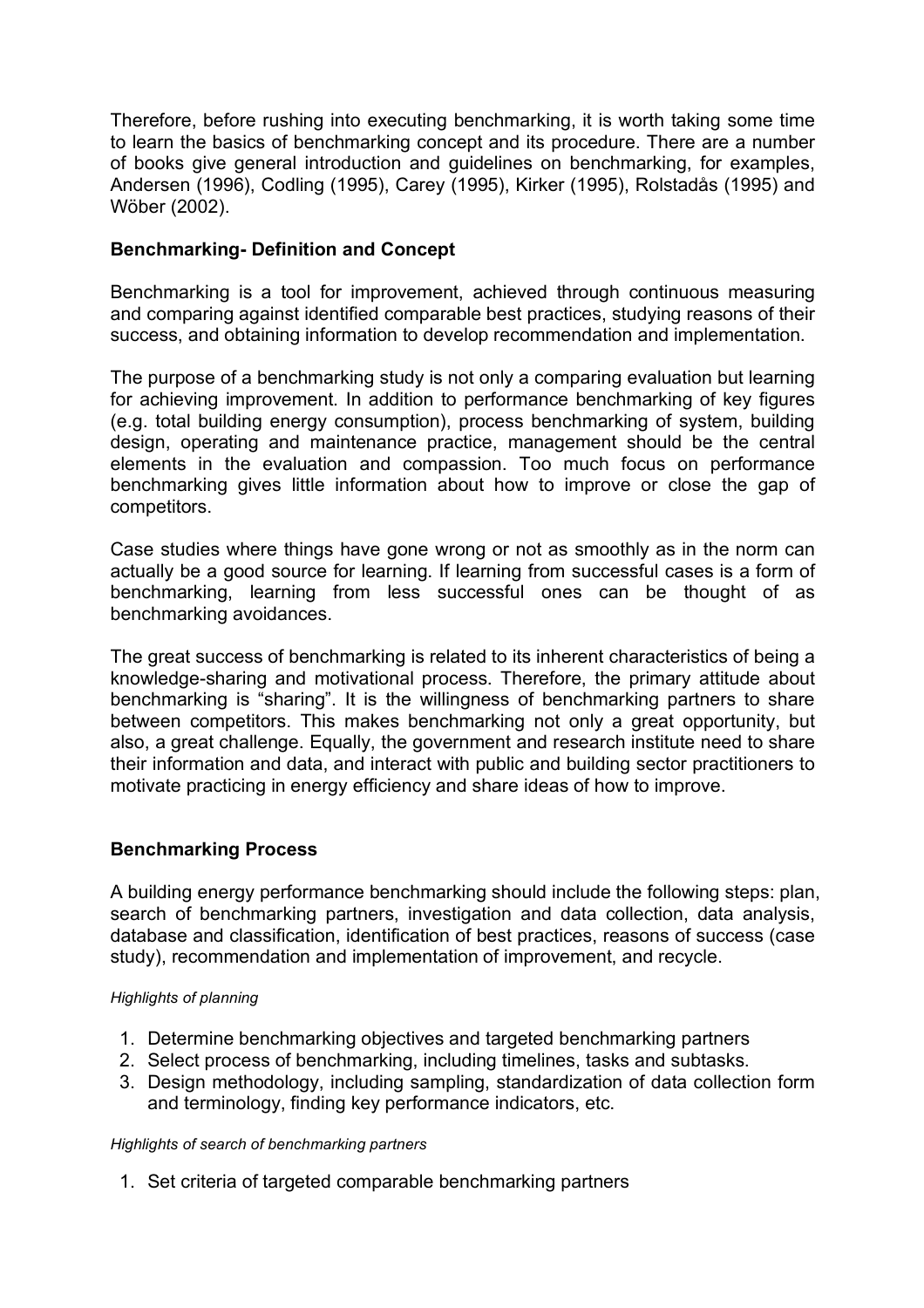2. Establish mutual-trust benchmarking partnership with participants, which will contribute to a continuous and reliable benchmarking.

### *Highlights of investigation and data collection*

- 1. Control the quality of data collection. Benchmarking is a rubbish in and rubbish out system. Inaccurate or biased data may totally distort the truth and destroy the reliability and reputation of the benchmarking.
- 2. Obtain information of both building performance level and process level, which can not only tell how well it performs but also explain how and why.
- 3. Always double check the data and information obtained. Conduct personal meeting, interview, site visit and walk-through observation for data verification.

### *Highlights of data analysis*

- 1. Perform rigors statistical tests to ascertain data validity, normality, integrity, and remove extremes and outliers from further analysis.
- 2. Develop normalization strategy based on the results of parameter analysis, engineering experiences and literature review of relevant studies.
- 3. Determine normalized performance indicators (e.g. EUI)

### *Highlights of establishing database and classification*

- 1. Build up benchmarking cumulative percentile distribution curve and lookup table of adopted performance indicators.
- 2. Classify buildings into various classes based on their relative positions to others in the database. Two classification methods are recommended, including equal frequency rating mentioned before and fuzzy clustering classification, Santamouris (2006). The former is currently the most commonly used method and the latter is a new method recent developed, which is used to identify natural groupings of objects and classify them according to existing similarities. It is believed to be a better solution than the equal frequency rating method which defines energy classes based on the frequency distribution of buildings and by considering an equal number of buildings for each class, especially when the performance indicators are not normally distributed.

#### *Highlights of identification of best practices, reasons of success, recommendation and implementation of improvement*

- 1. Detailed case studies are most useful to identify best practices and obtain information that will help improve energy performance of other benchmarking partners.
- 2. It starts with identifying typical buildings of each energy class discussed before. A method of find typical building using principle component analysis (PCA) is explored by Lehmann (2006). However, this is beyond scope of this paper.
- 3. Close each case study with an evaluation report, which showcase the whole benchmarking process and the lessons learned toward good energy performance and energy saving in building.
- 4. General report of recommendation and implementation of improvement.